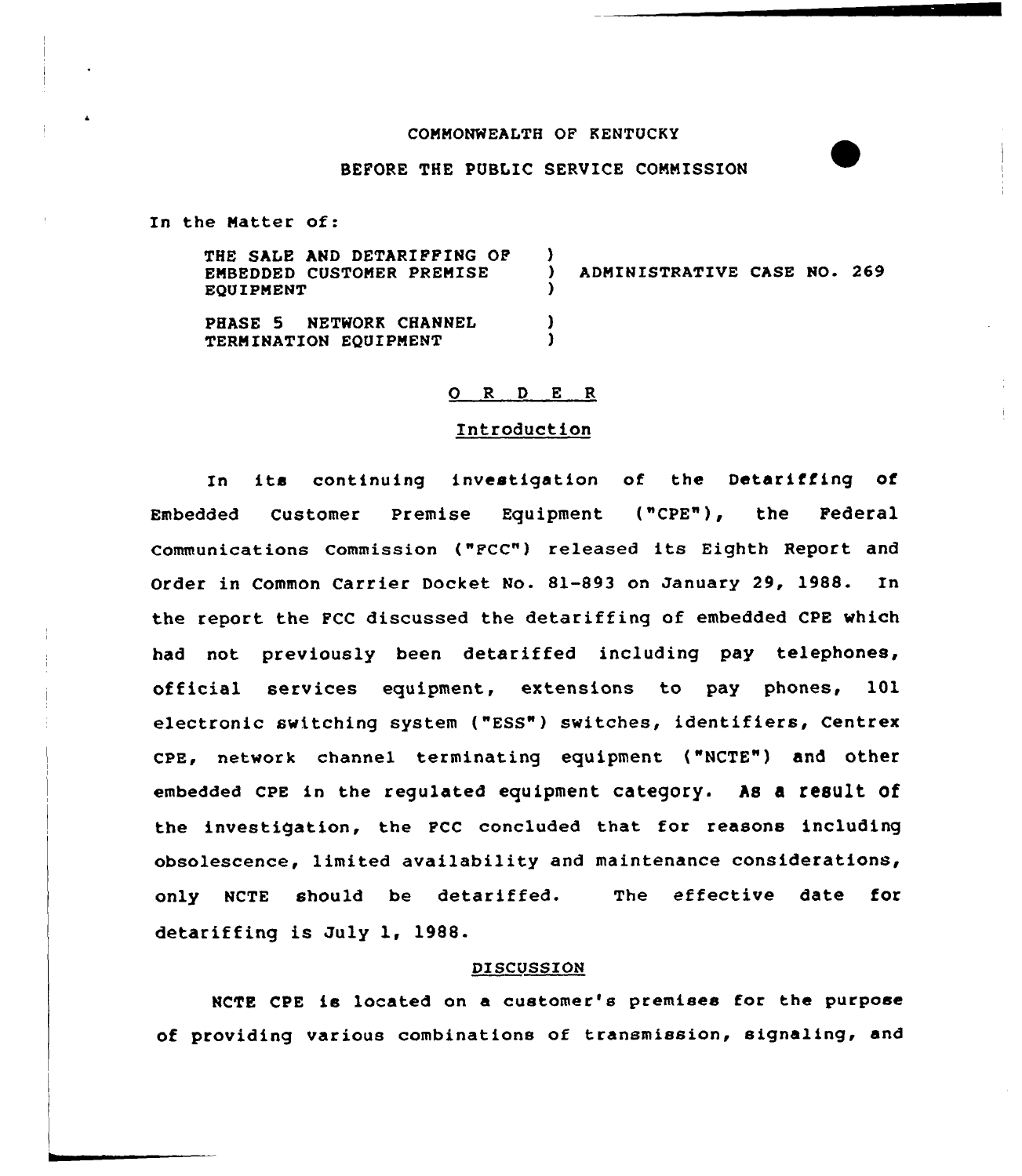network maintenance functions. NCTE includes "terminating sets," multiplexing equipment, subscriber pair gain equipment, repeaters, facility conditioning T-carrier terminals, responders and associated cabinets, mountings, wall boards and relay racks.

In order to assess the impact of detariffing NCTE CPE, the Commission will require all local exchange carriers under its jurisdiction to file the following information:

1. Total intrastate net book investment in NCTE CPE as of December 31, 1987, by account. (Net book investment calculations should be shown).

2. Total intrastate revenues and expenses by account associated with NCTE CPE the year ended December 31, 1987.

# FINDINGS AND ORDERS

The Commission, having considered the evidence of record and being advised, is of the opinion and finds that:

1. Phase <sup>5</sup> of Administrative Case No. 269 should be established to consider the detariffing of NCTE CPE.

2. All local exchange carriers should file comments and information in response to the above issue within 30 days of the date of this Order.

3. Any interested party may file comments on the issue stated above within 30 days of the date of this Order.

IT IS THEREFORE ORDERED that:

1. Phase <sup>5</sup> of Administrative Case No. <sup>269</sup> be and it hereby is established to consider the detariffing of NCTE CPE in this Order.

 $-2-$